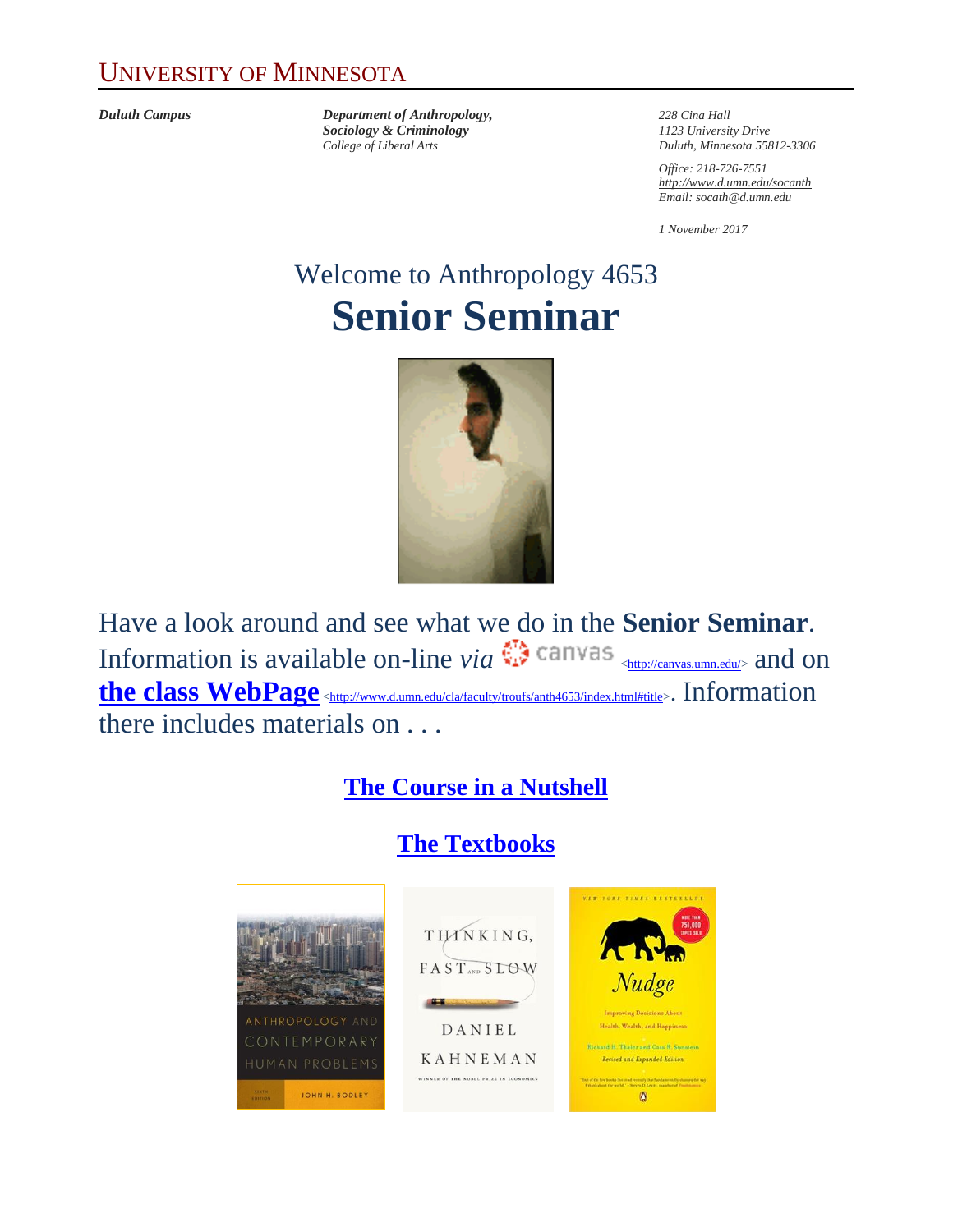#### **[Reading Assignments](http://www.d.umn.edu/cla/faculty/troufs/anth4653/ssread-s.html#title)**

#### **[Class Videos](http://www.d.umn.edu/cla/faculty/troufs/anth4653/ssvideo_schedule.html#title)**

#### **[Anthropology Day 2018 Project](http://www.d.umn.edu/cla/faculty/troufs/anth4653/ssanthropology_day.html#title)**

#### **The Term Group [Research Project](http://www.d.umn.edu/cla/faculty/troufs/anth4653/ssproject.html#title)**

# **[Panel Discussions](http://www.d.umn.edu/cla/faculty/troufs/anth4653/sspanel.html#title)**

#### **[Exams](http://www.d.umn.edu/cla/faculty/troufs/anth4653/ssexams_midterm.html#title)**

# **[Optional Extra Credit Review](http://www.d.umn.edu/cla/faculty/troufs/anth4653/ssextracredit_review.html#title)**

### **[Meet Your Professor](http://www.d.umn.edu/cla/faculty/troufs/MeetYourProfessor.html#title)**

[Office Hours and Other Contact Information](http://www.d.umn.edu/cla/faculty/troufs/anth1602/pcoffice.html#title)

If you are joining us and are a pre-crastinators you might take this opportunity to pick up your textbooks at the UMD Bookstore, or order them on-line (if that is an attractive option for you). If you like, you can get started reading one or other of the interesting articles and materials we have for the class (if you are the kind of person who likes to read ahead). If neither of these options applies to you, and you feel like a little end-ofthe-holiday season procrastination, just relax and enjoy the wonderful winter weather, and, the rest of your Fall Semester.

Interest in world cultures has never been greater, both here and "abroad". You can see that in the news and editorial pages of the weekly papers and the other news media.

Lots of things are happening that relate to anthropology . . . virtually every day. **One of the best sources for up-to-date news** [imho] **is** *[BBC](http://www.bbc.com/news/world)  News* **[> World.](http://www.bbc.com/news/world)** I also like *[The Telegraph](http://www.telegraph.co.uk/)* and, to balance things out, *[The Guardian](http://www.theguardian.com/uk)* (UK Edition) and *[The New York Times](http://www.nytimes.com/)*. **[MPRNews](https://www.mprnews.org/)** is